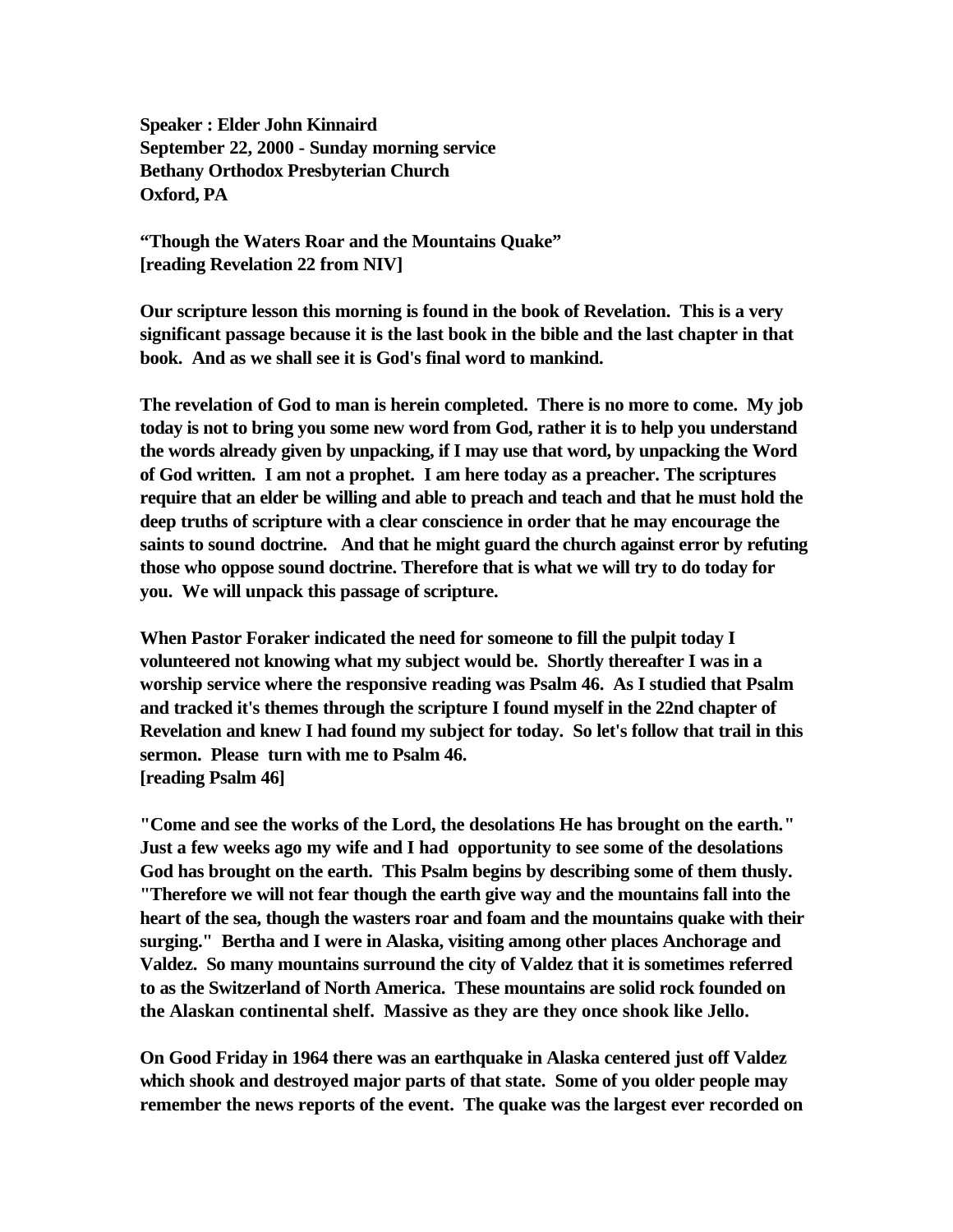**the North American continent measuring 9.4 on the Richter scale. To put that into perspective we from time to time read of earthquakes in Japan or Mexico or Turkey that hit 6.0 or 7.0 on the Richter. And which level and destroy major cities and vast regions and which kill hundreds, even thousands of people. They are terrible events. If you take into account that the Richter scale reports the intensity of earthquakes by a measure in which each higher number represents a 10 fold increase in intensity over the next lower number you can begin to get a feel for what I am saying. A Richter 9.0 quake is 1000 times more violent than a 6.0 quake and 1,000,000 times more violent than a 3.0 quake.** 

**The most amazing thing that we saw was a home video camera recording taken in Valdez. An ocean going freighter which I estimate from the photos to be between 500 and 600 feet long, now 600 feet long would be 2 football fields, and which would draw when laden with cargo about 20 or 25 feet of water was tied up at the dockside when the quake hit. The harbor at Valdez has about 90 feet of water, and the city sits about 40 feet above the water. Onboard the freighter was this sailor who was taking video camera pictures of crew members who were tossing candy and fruit to kids down on the dock when the quake began. With courage unimaginable he continued to film throughout the whole event. When the quake hit all of the water in the Valdez arm of Prince William Sound was sucked out of the harbor. And this 600 foot long freighter was plunged to the bottom where it struck the bottom with a mighty force. Then the waters rushed back in in a mighty sumani wave that picked the freighter up. Remember it was sitting 130 foot below the city. Picked the freighter up and carried it with the sailor still shooting film, hanging on to the rail and carried the ship on shore where it was sat down in the middle of the city near the 14th street school building. Next another huge wave came over the city, picked up the ship again and carried it out into the harbor where it again struck bottom. Finally when the quake was over and the water returned to their normal stable conditions the ship was found floating safe in the middle of the harbor. And the camera man was still turning out film. Two men were washed off the ship and presumed dead. One man lost a leg when he was crushed by cargo. But the sailor with his camera came through it all. And you can go to Valdez today and view this remarkable film record of the earthquake.** 

**The Psalmist wrote "God is our refuge and strength. An ever present help in trouble. Therefore we will not fear though the earth give way and the mountains fall into the heart of the sea, though it's waters roar and foam and the mountains quake with their surging." Can you imagine being in the place of that sailor with that camera on the deck of that freighter hanging on to the¼. he did not have to crank it, it was a video camera, push a button. Holding on to the rail and keeping that camera going. On Friday in 1964 as the mountains began to quake and the waters to roar would you have said under those conditions God is my refuge and my strength, my ever present help therefore I will not fear? Would you have said that and kept right on filming? I hope you would have. Do you notice what comes next in the Psalm? It is an explanation of**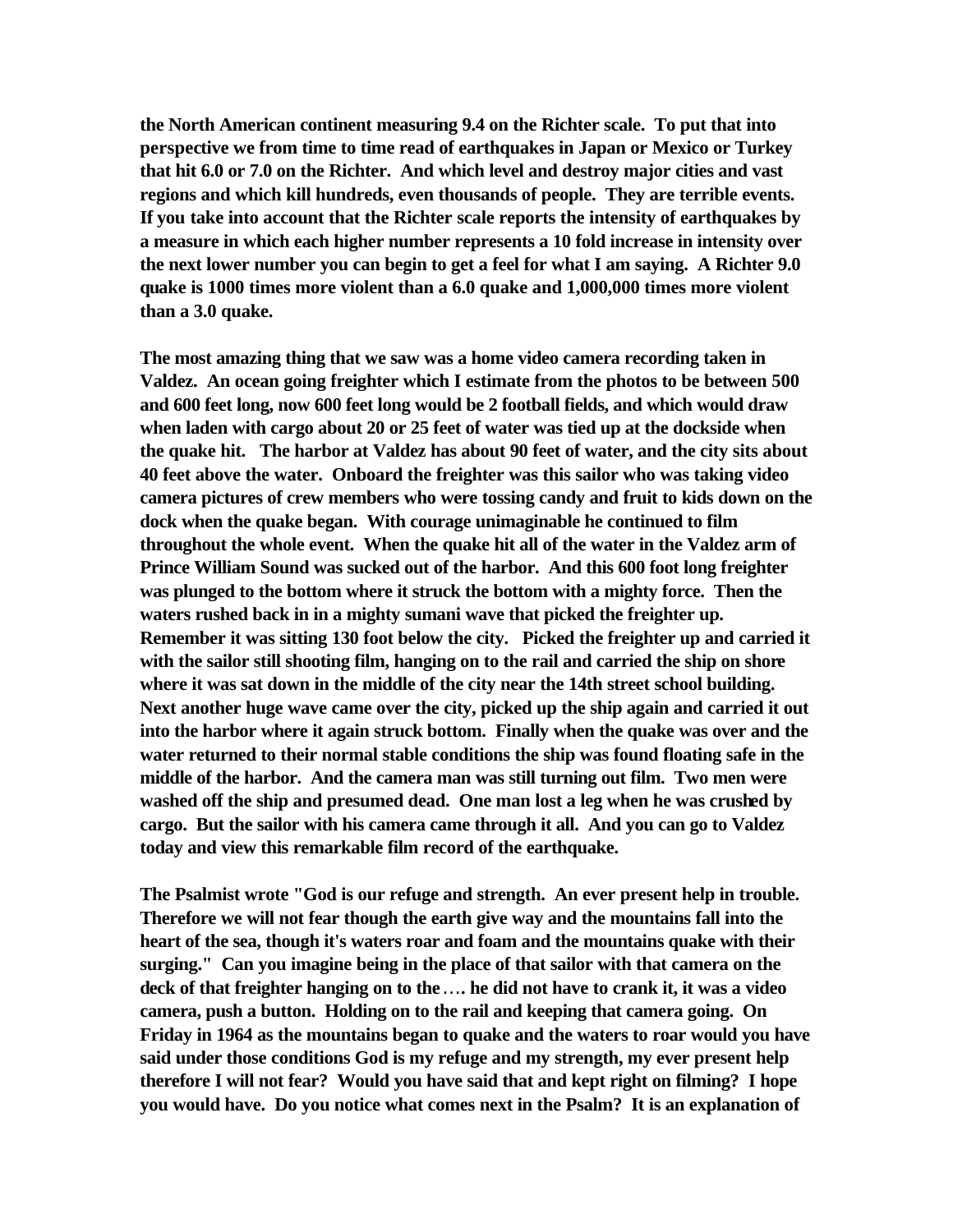**why the people of God need have no fears. It reads "There is a river whose streams make glad the city of God, the holy place where the Most High dwells. God is within her, she will not fall. God will help her at break of day." It is because the people of God dwell in this city of God with God as their constant companion. God is in that city and with those people. Even when the end of time and the final judgement comes with the break of the eternal day, God's people will dwell secure nourished by the river of life which makes glad the hearts of those who dwell within the walls of God's city.** 

**What a blessing, and what an answer to fear. You should be in that city. There is no other place of refuge. Our scripture lesson for today begins with a complete description of this same wonderful city of God.** 

**[reading Rev. 22:1-5]**

**It sounds like a wonderful place. A place where every man, woman and child would like to dwell. There they can dwell secure from all the evils that surround us in this life. There will be no fear of earthquakes, no fear of death. But questions possibly in your mind are :**

- **is there truly such a city?**
- **can mankind really find residence there?**
- **who will be in that city?**
- **who will be outside that city?**
- **how does one gain entrance to that city?**
- **how much time is left to gain entrance?**

**I will start with the last question. Do you have your bible open to Rev. 22? How much time is left to gain entrance? Well, judging by verse 6 the things which must be done shortly. And verse 7, behold I come quickly. And verse 10, for the time is at hand. And verse 12, behold I come quickly.** 

**Judging by that, there is no a whole lot of time left. But, there is a little. How do I know that there is a little, a little time left? Look at Hebrews 4. [reading Heb 4:1-11]**

**These verses speak of a present opportunity to enter God's rest when it says in verse 1, "since the promise of entering his rest still remains". Again it speaks of God setting another day, a day in the gospel age, a day known as "today". When people can still enter in. Look at verses 7-9. [reading Heb. 4:7-9]**

**Finally there is in verse 11 an exhortation to enter. "Let us therefore make every effort to enter that rest, so that no one will fall by following their example of disobedience." Now God would not issue an exhortation to enter if in fact the time allowed for entering had already expired. So we can accurately conclude that so long as the sun rises and falls, so long as we can speak of "today", so long as time remains, there is opportunity to enter the city of God. But that time may not be much longer. It**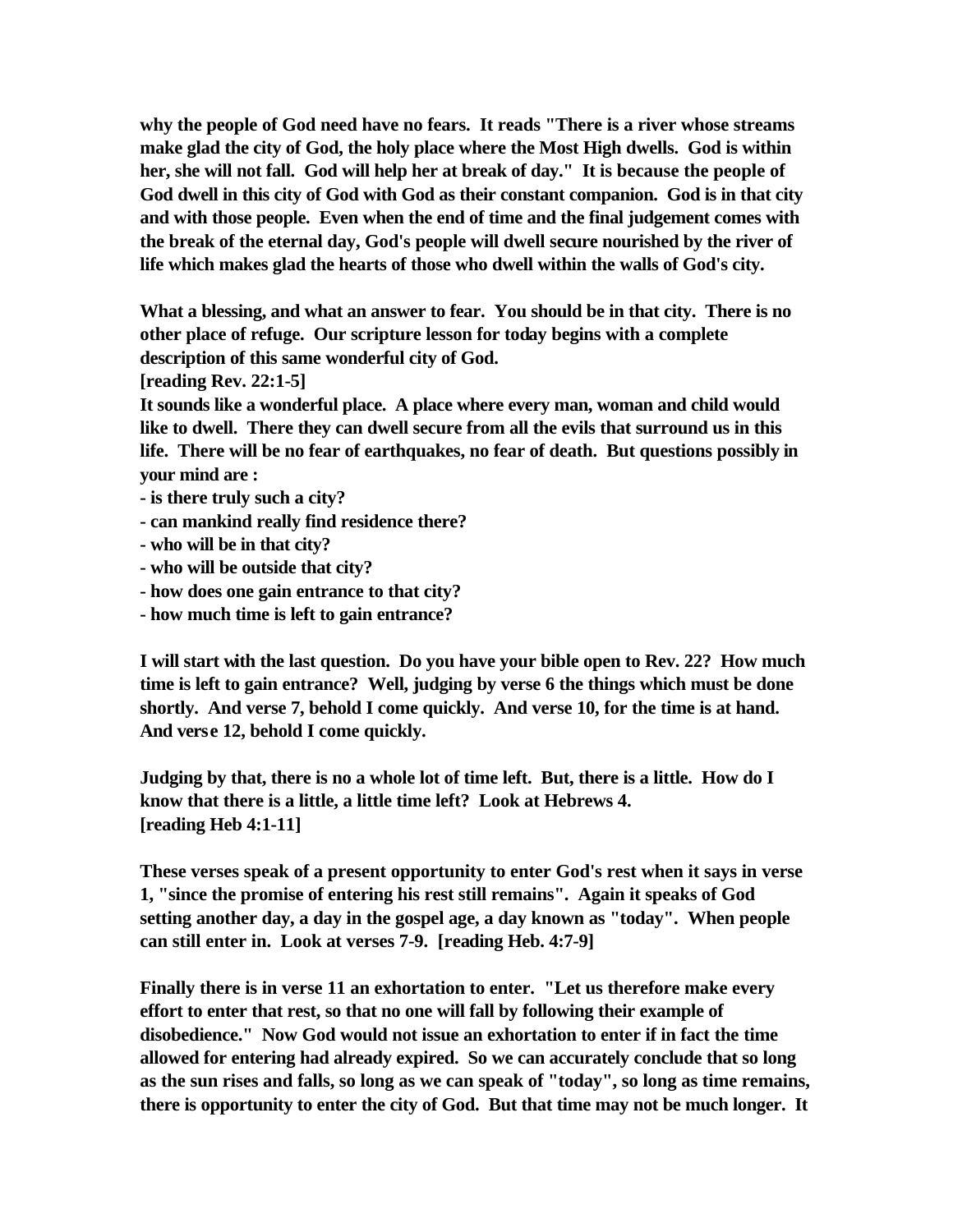**would not be wise to say "maybe I'll wait for tomorrow". Tomorrow may not come. What then would become of you?** 

**Now as for the question "who will be inside that city?". Well perhaps I should start by asking who will be outside the city. Our passage from Rev. 22 at verse 15 declares "Outside are the dogs, those who practice magic arts, the sexually immoral , the murderers, the idolaters and everyone who loves and practices falsehood". You may argue, but I am not like that. Well, are you not now? Are you telling me that you have never practiced falsehood? You have never been an idolater? You have never put anything before the worship and service of God? You have never been angry with your neighbor, have you? You are not a murderer you say? You have had no sexually impure thoughts? Really? You want me to believe that? You have never practiced magic arts? You have never flipped a coin or drawn a straw or wished your luck would change or thanked your lucky star? Well, if you can convince me that you have never done any of those things then I will be convinced that you are not in need of a savior. But please don't waste your time trying to convince me of something like that. It won't work.** 

**So then, who is inside the city? Verse 14 puts it succinctly. "Blessed are those who wash their robes, that they have the right to the tree of life and may go through the gates into the city." The question may be what does "they who wash their robes" mean? Well, in verse 7 there is a similar phrase¼ chapter 7 verse 14 there is a similar phrase. "They have washed their robes and made them white in the blood of the Lamb." And in chapter 19 verses 7 and 8 we learn that the robes, which are variously described as "white" or as "fine linen" are the righteous deeds of the saints. It is written "Let us rejoice and be glad and give him glory! For the wedding of the Lamb has come and his bride has made herself ready. Fine linen, bright and clean, was given her to wear. (Fine linen stands for the righteous acts of the saints.) " Thus we rightly conclude that those inside the city are those who have kept the law of God and those only. So, a pretty simple answer to our last two questions. Inside the city are those who do righteousness and outside are those who do evil.** 

**But perhaps in your mind there is still a little question here, namely when do they do these things. Is the scripture talking about what they do in the future after the city of God arrives, after Christ returns? Or are we talking about what they do in this life? Is being in the city coincident with, or consequential to the doing of righteousness? I think our passage in Rev. 22 answers this question quite clearly for us. Look at verses 10 and 11. (pause, I have a problem here, excuse me for a minute.) Skip that reference to verses 10 and 11.** 

**When that day is at hand when Christ returns it will no longer be called "today". At that point in time a great determination will be made, a judgement that will forever determine your destiny. "And he sayeth onto me, seal not the sayings of the prophesy**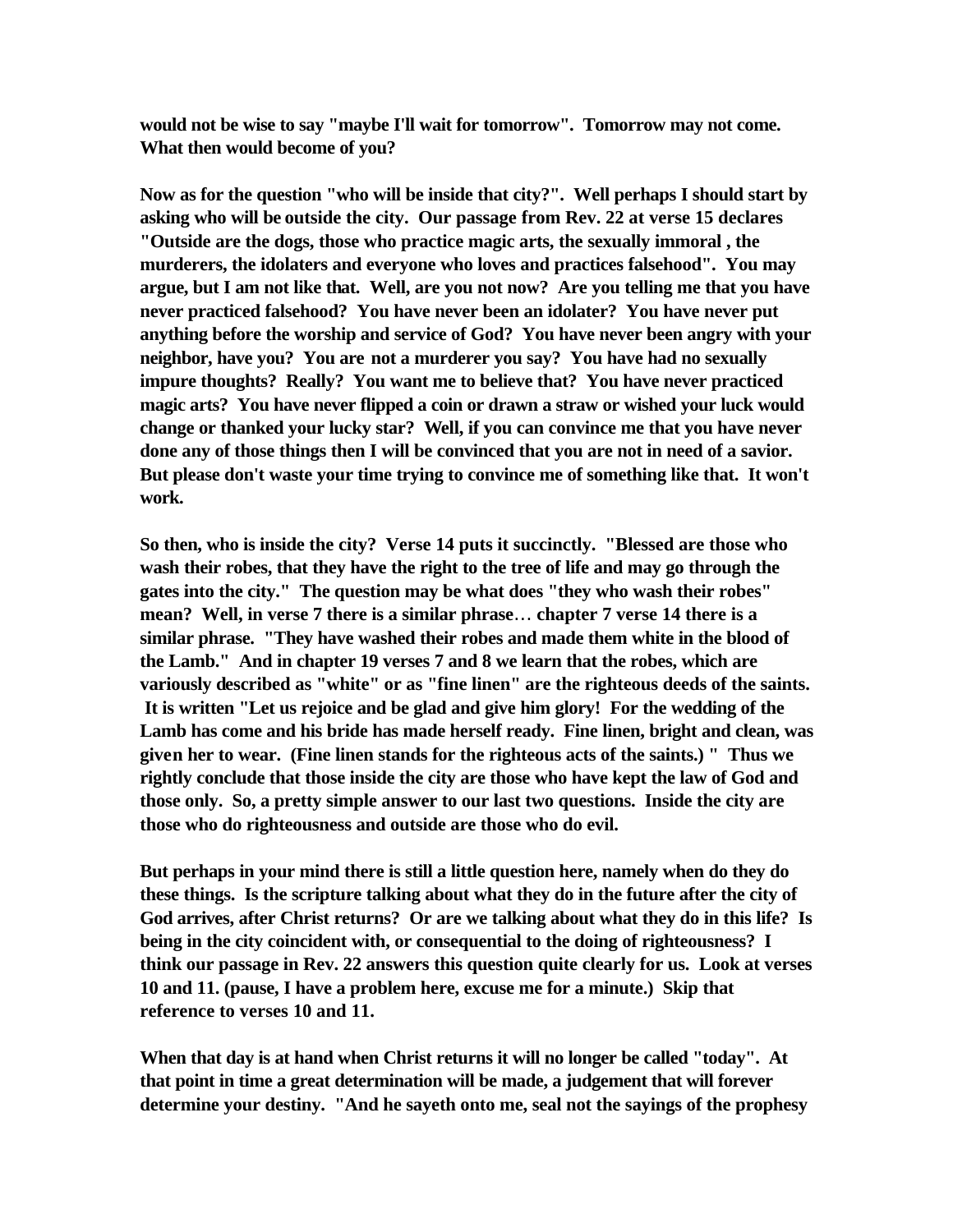**of this book for the time is at hand." That is verse 10 and 11. "He that is unjust, let him be unjust still. He that is filthy let him be filthy still. And he that is righteous let him be righteous still. And he that is holy, let him be holy still." Those who were acting sinfully prior to the return of Christ will remain sinful. Those who were acting righteously and with holiness before the return of Christ will continue to do so. Romans 2 puts it this way. "God will give to each person according to what he has done. To those who by persistence in doing good seek glory, honor and immortality, he will give eternal life. But for those who are self seeking and who reject the truth and follow evil there will be wrath and anger."** 

**Now by this we know the decision, the judgement as to who enters the city and who stays outside for eternity will be made on that great day of judgement in accordance with what you have done in this life. In fact our scripture lesson says the very same thing at verse 12. "Behold I am coming soon! My reward is with me, and I will give to everyone according to what he has done."** 

**You say woah, that doesn't sound good for me. How can I possibly get into that city? Well, if you say that, I have good news for you. The situation is very hopeful. I can see that because it is evident you recognize your sinfulness and you realize the teaching of scripture is that all those who live sinful lives in this life will be in big trouble on that day. In some 40 years as working as a mechanical engineer there were two truths I always applied to my problem.** 

**- First, if it is not broke, don't fix it. Well, that truth doesn't apply here. - The second truth is you can't fix it unless you first figure out and recognize what is wrong. So, if you recognize that in your sinfulness you have a real problem in trying to obtain entrance into the eternal city you are halfway to solving the problem. Halfway to fixing it. But we had better keep moving, we don't know how much time we have before Christ returns. Let's start with verses 16 and 17. [read Rev. 22:16 - 17]**

**Christ says "whoever is thirsty, let him come." That sounds like you if you are among those who recognize your sinfulness and your basic unacceptableness to God. You are thirsty, are you not? If so, there is for you a free gift. You may take and drink of that water of life that proceeds out of the throne of God and of the Lamb. To you the Holy Spirit says "come, drink". To you the bride of Christ, the church, even this church here in Oxford says "come, drink". How to come? And of what to drink? Well, Jesus says "I Jesus have sent my angel to give you this testimony for the church". Christ had, prior to writing the book of Revelation sent his angels, his messengers, prophets and apostles to give testimony to the churches. And now in the book of Revelation he again sends an angel to give testimony. But just what is that testimony?** 

**On the day of Pentecost many people were, like you, convicted of their sin. They had heard of the crucifixion of Christ, of his atoning death and of his resurrection. They**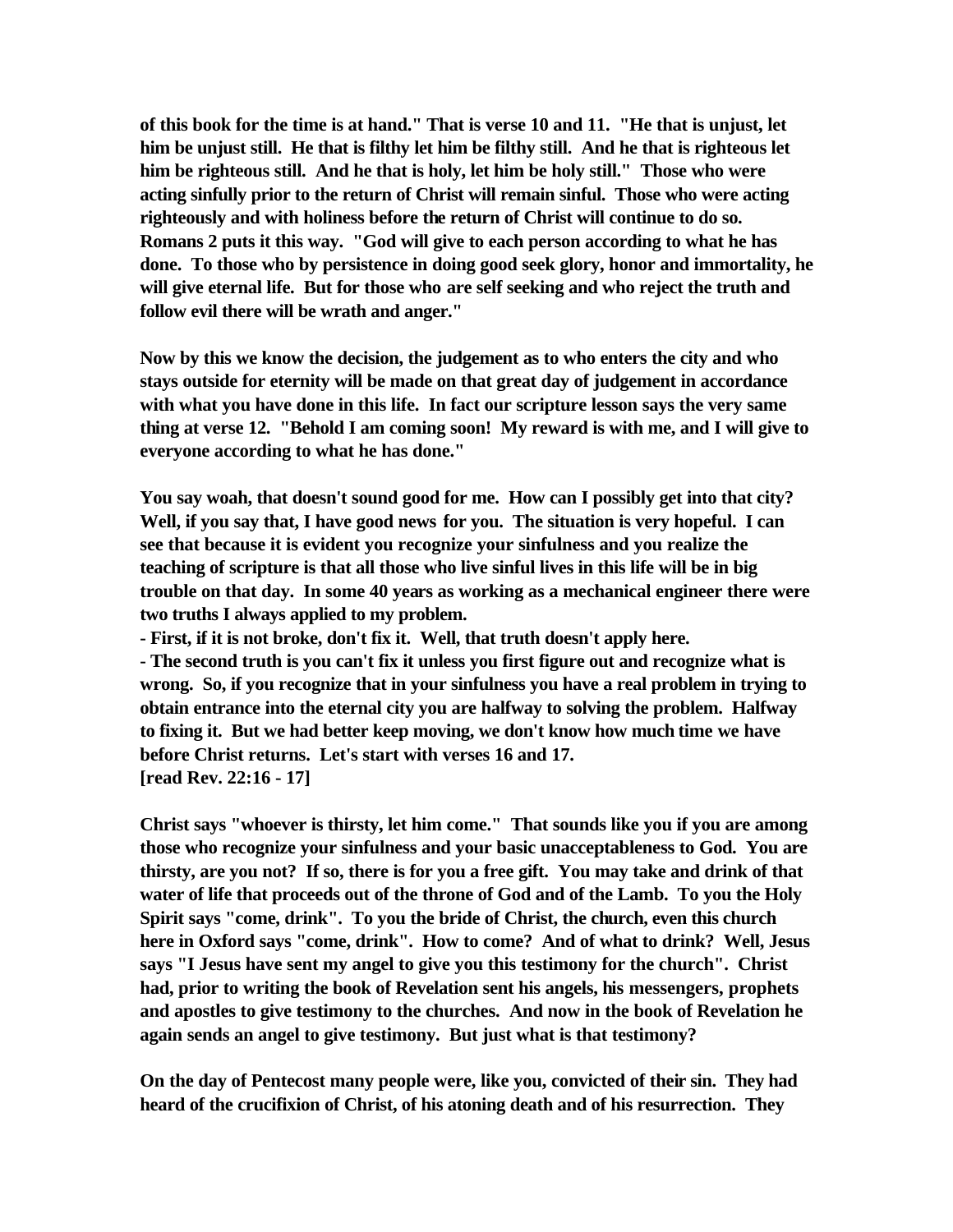**had witnessed the giving of the Holy Spirit to the church. Convicted, they cried out "what must we do to be saved?" Their question, and Peter's answers are found in Acts 2. "When the people heard this", the scripture says, "they were cut to the heart and they said to Peter and the other apostles, brothers, what shall we do?" Peter replied, "Repent and be baptized every one of you in the name of Jesus Christ for the forgiveness of your sins and you will receive the gift of the Holy Spirit. The promise is for you and your children and for all who are far off, for all whom the Lord our God will call."** 

**This account in Acts speaks of the promised gift of the Holy Spirit. That gift is the key to understanding. And that gift is the secret to righteous living and of entry into the city of God. Two passages in particular come to my mind. One, Jeremiah 31:33-34 says [reading Jer. 31:33-34]**

**A companion passage in Ezekiel 36 says [reading Ezekiel 36: 25-27]** 

**Both of these passages are speaking of the gift of the Holy Spirit and of the change in the human heart that occurs during this life to those who receive the Holy Spirit. Mark that I said "in this life". This is not something that is put off until some future golden age when you may no longer be alive. Neither is it something put off until eternity. These passages speak of God's law being written in your heart now, in this day. And they speak of the resulting walk before the Lord in righteousness. The righteousness of God's people. All those who inherit the eternal city of God. Even as Peter told his audience that they could receive the promise right then and there on the day of Pentecost so I tell you, you can partake of the promised righteousness right here, now. So if you would come and drink of that life giving stream I will give you this instruction. All these instructions in the word of scripture.**

**First, salvation is found in no one else for there is no other name under heaven given to men by which we must be saved.**

**Secondly, everyone who calls on the name of the Lord will be saved. Will be saved. Third, if you confess with your mouth Jesus as Lord and believe in your heart that God raised him from the dead you will be saved. For it is with your heart that your believe and are justified and it is with your mouth that you confess and are saved. As the scripture says, anyone who trusts in him will never be put to shame.** 

**Now if you have made that profession I would comfort you with these words from the first several verses from Ephesians chapter 2. [reading Eph. 2:1-5] So I invite you, come and drink.**

**How do we know that what I have just taught you is true and final and unchangeable? Suppose someone were to come with a different message saying he had received a new message from God. Would you not be uncertain as to whether what we had taught you is worthy of your relying on for your eternal salvation? Suppose it were possible for**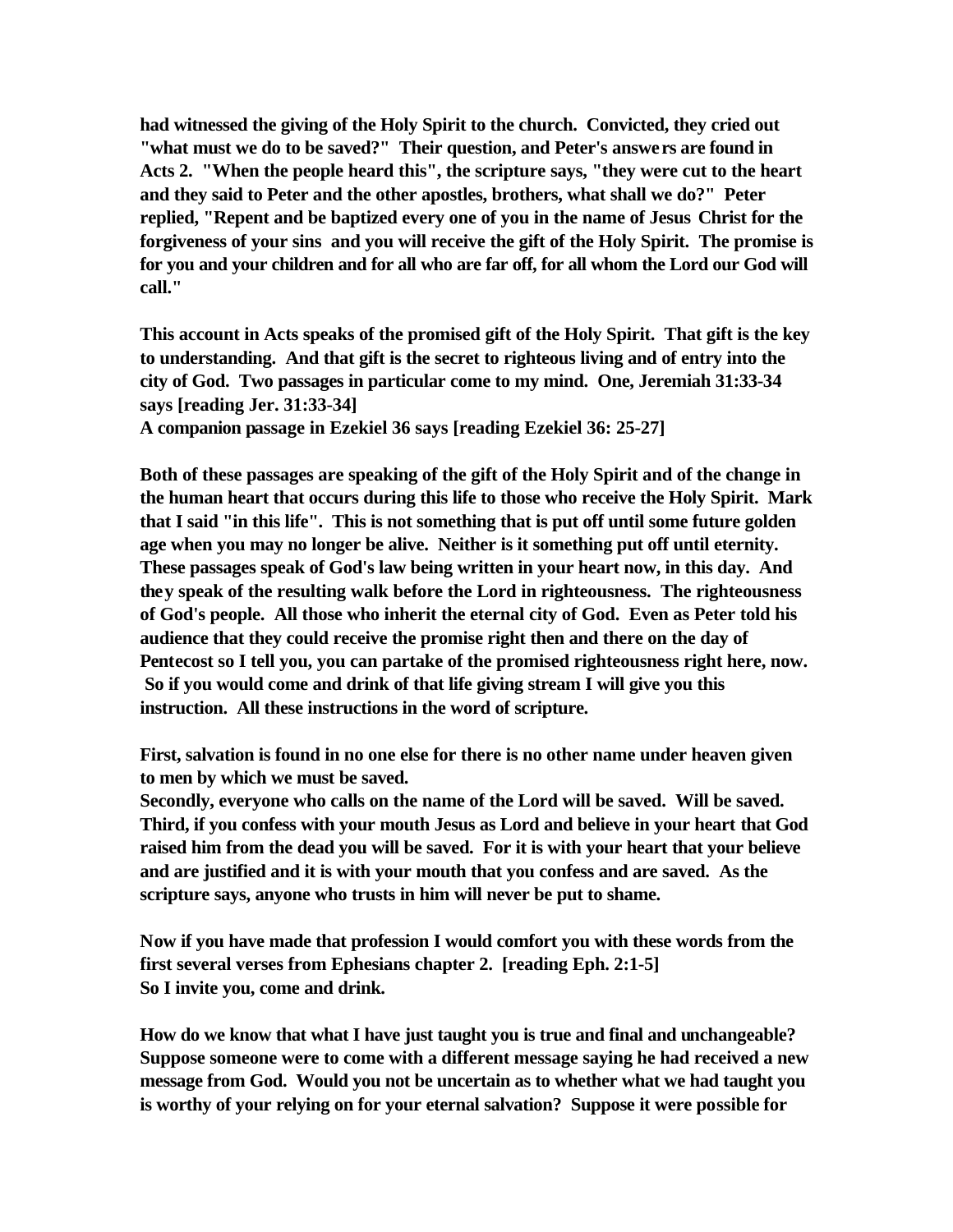**God to send another messenger or prophet with a different message. Would this not shake your confidence? Fortunately it is not possible that there could be such a messenger with yet another message.** 

**We have yet to look at the last several verses of Revelation 22, the last verses in God's revelation to mankind. Two of those verses, number 18 and 19 merit consideration at this point. But I will begin that study by looking once again at the first part of verse 16. "I Jesus have sent my angel to give this testimony for the churches". Jesus sent his angels to John the apostle with a message, a testimony. John as an apostle stood between God, or God's angel, to receive that message and to pass it on to God's people in the churches. Both those at that day and those of all time yet to come, even to us. In this John the apostle functioned much as did the prophets of the old testament churches. Now at verses 18 and 19 we come to a wholly new situation. Read with me please. [reading Rev. 22: 18 - 19]**

**The angel that God sent to John the apostle gave words to him and God caused him to infallibly write those words. And those words are preserved for us. They say that there will be no more prophesy. If there is to be no more prophesy then there will be no more prophets. The book, God's word is finished and complete and there will be terrible curses and plagues upon anyone who dares to presume to add or take away from those words.** 

**Please turn with me to the book of Hebrews chapter 1. [reading Heb. 1:1-3]**

**First note that there is somewhat of a difference between the old testament prophet and the new testament apostle. In the past, in the old testament God spoke to the prophets. In the first century of the church age God and His Son, (correcting) God had His Son Jesus, the living word of God speak to us. As we saw in verse 16 he sometimes did this through angels. At other times the risen Lord spoke direct to an apostle as he did to Paul on the Damascus road. Even earlier while still here on earth he had spoken very directly face to face to his apostles and disciples. The apostles in turn wrote his word under the guidance of the Holy Spirit in scripture. When Christ had finished speaking, and when he had finished his task of providing purification for sin he sat down. He sat down at the right hand of God thus signifying that there would be no more words to come. It is much like God resting on the seventh day, there was no more creation to come. All the creation had been done the first 6 days.** 

**His work of speaking and redeeming is done. Hence, there is no further need for prophets and apostles. They no longer exist. There are none in the church today.** 

**Turn over to chapter 2 of Hebrews verses 1-4. [reading Heb. 2:1-4]**

**As you read this admonition we realize that we are not among those who directly heard**